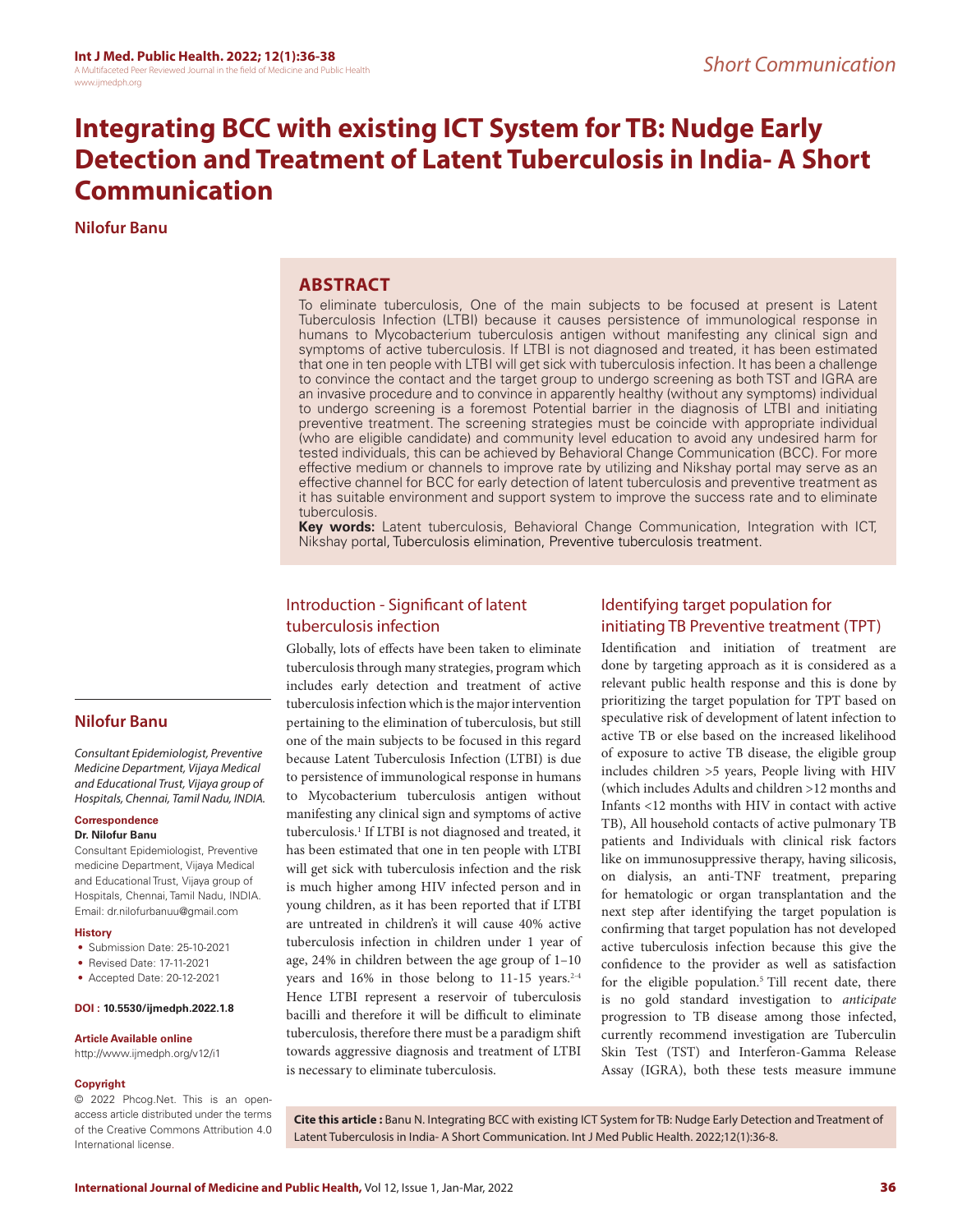sensitization to mycobacterial protein antigens that occurs following infection by *M. tuberculosis* and these test are invasive methods to rule out active tuberculosis disease among the target population, Following the confirmation of LTBI preventive treatment will be started to the eligible population. 6

### Challenges in identifying and initiating preventive treatment for LTBI

Though the protocol and guidelines are very clear it has been a challenge to convince the contact and the target group to undergo screening as both TST and IGRA are an invasive procedure and to convince in apparently healthy (without any symptoms) individual to undergo screening is a foremost Potential barrier in the diagnosis of LTBI and initiating preventive treatment,<sup>7</sup> many aggressive steps have been taken to increase the overall screening and preventive treatment for TB, like counseling of the index case and thereby contacts and high risk individual, though health care professionals but still many target population does not undergo screening because of the Stigma, which is another potential impact of routine screening for LTBI, in an asymptomatic individual, more over the majority of target individuals with a positive TST or IGRA will never develop active TB and in those cases the screening causes anxiety and prejudice,<sup>8</sup> It has been reported that only 70 % of eligible candidate are willing for screening and the eligible candidates only 62% of them undergo testing, 56% of the eligible population are referred for test, 30% of the eligible candidate receive treatment but only 18% of the eligible candidate receive treatment, but only 18% of the eligible candidate finished the treatment completely despite of counseling by health care workers.<sup>9-10</sup>

### Addressing Challenges by Integrating Behavioral change communication with existing ICT system for TB to overcome the barriers

It is noteworthy from the challenges faced for screening and preventive treatment that the screening strategies must be coincide with appropriate individual (who are eligible candidate) and community level education to avoid any undesired harm for tested individuals, this can be achieved by Behavioral Change Communication (BCC) which is a part of broader sub-discipline of health communication which in turn is the study and application of various communication strategies for the purpose of promoting positive health outcomes.<sup>11</sup>

Eventually BCC leads to a participatory process by motivating, positive health behavior change in eligible individuals and communities and this can be achieved by the strategic approach of targeted tailor made messages, and thereby providing a supportive environment.<sup>11</sup> Primarily a positive attitude change is what's needed among the target population for the acceptance to undergo screening and to initiate and complete the preventive TB treatment and in order to reach the target population communication channels are frequently employed and these channels may range from one –on-one (interpersonal under the program by health care workers) to various electronic channels.12 Choosing the appropriate communication channel is also very important because the channels have the ability and capacities to reach target audiences, far better than conventional methods.13,14 Thus, if well-developed information and communication technology paired with evidence based behavior change communications may influence behavioral change across various drivers irrespective of population groups, age, race, location and education.15,16 Currently, the existing Nikshay portal (an information and communication technology, which is the web enabled patient management system for TB control under the National Tuberculosis Elimination Program) has upgraded to a person's lifecycle approach with strategically positioning for The entry point for information of individuals who are stated as the target population into the TPT care cascade of screening, testing, TPT initiation, eligibility assessment, compliance towards treatment and to follow-up till treatment are completed this is provided with much needed technical support like Nikshay Sampark tele caller to address the queries.<sup>10</sup> By collaborating behavioral change communication through the existing Nikshay portal as a channel for communication to the target audience, it will capture the felt need and will be able to address the same. The interactive potential of Nikshay portal will be suitable for effective BCC and based on the understanding BCC is not just the mere transmission of health information to target audience, but a make Unaware to become Aware, Concerned, Knowledgeable eventually motivated to change and sustained those changes, the multi-way interactivity with modern information and communication technologies offers an unmatched advantage<sup>17</sup> Nikshay portal has the platform for peer support, social along with emotional support this qualities are perhaps the most essential requisites for BCC,<sup>18</sup> Lastly BCC along with suitable environment and advance technology in a Nikshay portal like Geo tagging and availability of testing and treatment centers will not only be helpful to overcome barriers, but will also help with compliance towards treatment and together will be able to eliminate tuberculosis.

## **CONCLUSION**

As BCC is a core part of the strategies deployed by public health because mere health awareness and availability of relevant information may not necessarily bring changes in health behavior or acceptance of new screening practices or may not lead to initiation of treatment and compliance towards treatment. Despite of effort taken by health care workers, policy makers, inter sectoral coordination and public private association desirable results in terms of early diagnosis and initiation of treatment for latent tuberculosis were not achieved, Which had led to lookout for more effective medium or channels to improve rate by utilizing and Nikshay portal may serve as an effective channel for BCC for early detection of latent tuberculosis and preventive treatment as it has suitable environment and support system to improve the success rate and to eliminate tuberculosis.

This may also require adequate planning and strategies in Nikshay portal and BCC to be incorporated should be evidence based, capturing the client's perspective by addressing felt need by research with epidemiological evidence for more effective collaboration and achieving desirable results.

# **CONFLICT OF INTEREST**

The author declares that there is no conflict of interest.

### **REFERENCES**

- 1. Mack U, Migliori GB, Sester M, Rieder HL, Ehlers S, Goletti D, *et al*. Lange, TBNET. LTBI: Latent tuberculosis infection or lasting immune responses to M. tuberculosis? A TBNET consensus statement. Eur Respir J. 2009 May 1;33(5):956-73. doi: 10.1183/09031936.00120908, PMID 19407047.
- 2. Comstock GW, Livesay VT, WOOLPERT SF. The prognosis of a positive tuberculin reaction in childhood and adolescence. Am J Epidemiol. 1974 Feb 1;99(2):131-8. doi: 10.1093/oxfordjournals.aje.a121593, PMID 4810628.
- 3. Reichman LB, Hershfield ES. Tuberculosis: A comprehensive international approach. CRC Press; 2000 Mar 8.
- 4. Saha S, Kumar A, Saurabh K, Shankar SH, Kashyap A, Nischal N, *et al*. Current status of treatment of latent tuberculosis infection in India. Indian J Med Sci. 2020 Feb 25;71(2):54-9. doi: 10.25259/IJMS\_18\_2019.
- 5. Paradkar M, Padmapriyadarsini C, Jain D, Shivakumar SVBY, Thiruvengadam K, Gupte AN, *et al*. CTRIUMPH-RePORT India Study Team. Tuberculosis preventive treatment should be considered for all household contacts of pulmonary tuberculosis patients in India. PLOS ONE. 2020 Jul 29;15(7):e0236743. doi: 10.1371/journal.pone.0236743, PMID 32726367.
- 6. Lewinsohn DM, Leonard MK, LoBue PA, Cohn DL, Daley CL, Desmond E, *et al*. Official American Thoracic Society/Infectious Diseases Society of